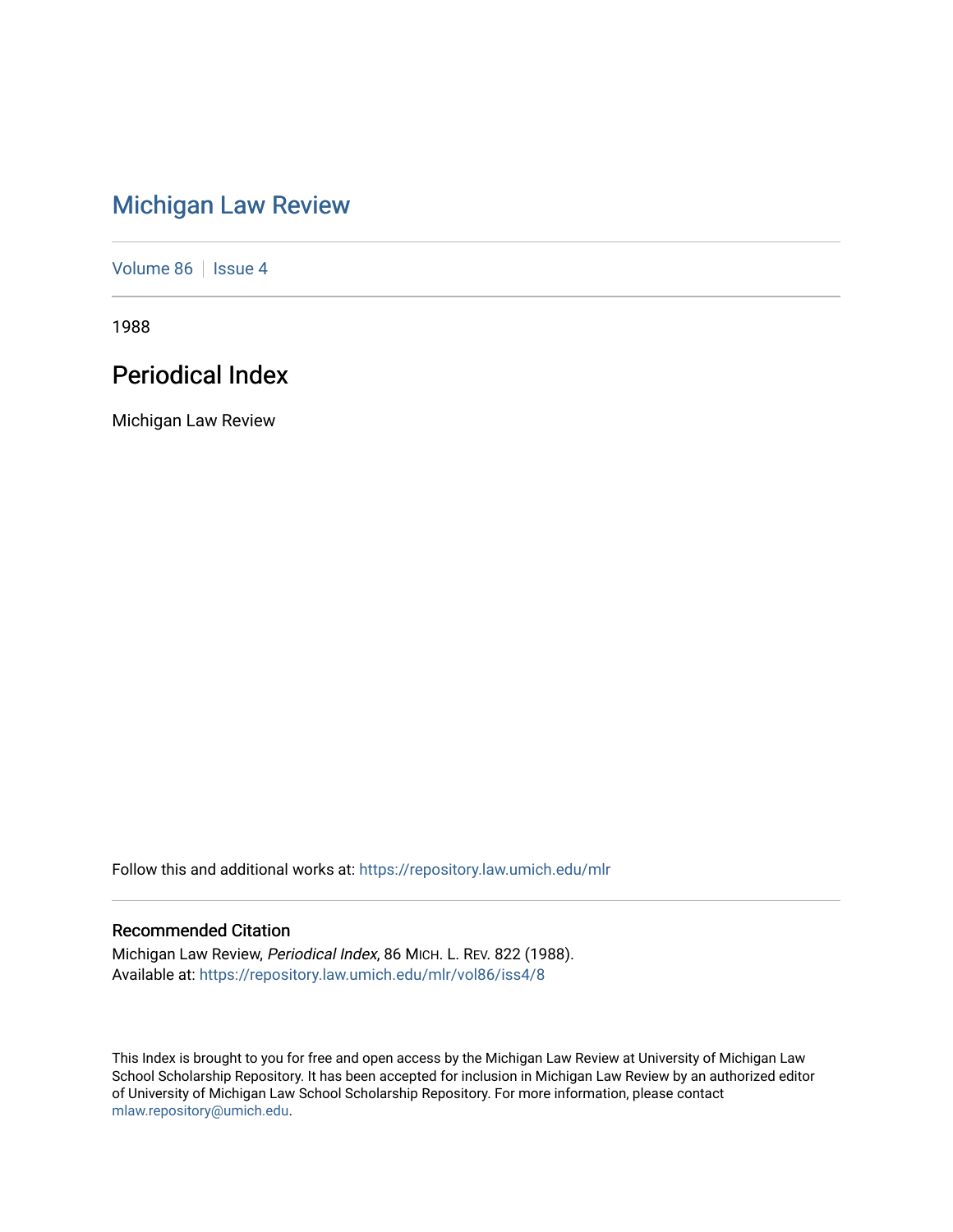# **PERIODICAL INDEX**

This index includes *articles, comments,* and some of the longer *notes* and *recent developments*  that have appeared in leading reviews since the publication of the last issue of this *Review.* 

# *AFFIRMATIVE ACTION*

Affirmative action and the remedial scope of Title VII: procedural answers to substantive questions. 136 U. Pa. L. Rev. 625-54 (Dec.).

The 1986 and 1987 affirmative action cases: it's all over but the shouting. Herman Schwartz. 86 Mich. L. Rev. 524-76 (Dec.).

# *ANTITRUST LAW*

Antitrust, deregulation, and the newly liberated marketplace. Stephen G. Breyer. Comments by Louis B. Schwartz & Alfred E. Kahn. 75 Calif. L. Rev. 1005-68 (May).

The durability, relevance, and future of American antitrust policy. Donald F. Turner. Comment by Robert Pitofsky. 75 Calif. L. Rev. 797-833 (May).

Duty to cooperate under section 2 of the Sherman Act: *Aspen Skiing's* slippery slope. 72 Cornell L. Rev. 1047-74 (July).

Monopolization, mergers, and markets: a century past and the future. Phillip Areeda. Comments by Frank H. Easterbrook, Frederick M. Rowe & Michael Malina. 75 Calif. L. Rev. 959-1003 (May).

The viability of the current law on horizontal restraints. Lawrence A. Sullivan. Comments by Thomas E. Kauper, Eleanor M. Fox & Harvey J. Goldschmid. 75 Calif. L. Rev. 835-931 (May).

The viability of vertical restraints doctrine. William F. Baxter. Comments by Earl E. Pollock & Sanford M. Litvack. 75 Calif. L. Rev. 933-57 (May).

# *ATTORNEYS' FEES*

See *Civil Rights.* 

#### *BANKRUPTCY*

See also *Pensions.* 

Bankruptcy Code section 506(a) and undersecured creditors: what date for valuation? 34 UCLA L. Rev. 1953-79 (June-Aug.).

Powers of appointment under the Bankruptcy Code: a focus on general testamentary powers. 72 Iowa L. Rev. 1041-61 (May).

# *BOND REGULATION*

See *Securities.* 

# *CIVIL PROCEDURE*

See also *Federal Courts.*  Controlling the civil jury: towards a functional model of justification. Pamela J. Stephens. 76 Ky. L.J. 81-165 (No. 1).

Formulating a theory for preliminary injunctions: *American Hospital Supply Corp. v. Hospital Products Ltd.* 72 Iowa L. Rev. 1157- 70 (May).

Gimme shelter? Not if you are a non-witness expert under rule 26(b)(4)(B). 56 U. Cin. L. Rev. 1027-47 (No. 3).

Offensive collateral estoppel in Kentucky: a deadly weapon or a paper tiger? 76 Ky. L.J. 237-71 (No. 1).

Summary judgment and circumstantial evidence. 40 Stan. L. Rev. 491-518 (Jan).

# *CIVIL RIGHTS*

See also *Criminal Procedure.* 

Giving substance to the bad faith exception of *Evans v. Jeff D.:* a reconciliation of *Evans*  with the Civil Rights Attorney's Fees Awards Act of 1976. 136 U. Pa. L. Rev. 553-82 (Dec.).

#### *COMMERCIAL LAW*

Farm products collateral: still a problem? 1987 U. Ill. L. Rev. 241-74 (No. 2).

Mistaken payment and restitutionary principles under the Uniform Commercial Code. 56 U. Cin. L. Rev. 1075-95 (No. 3).

# *COMPARATIVE NEGLIGENCE*

See *Settlements.* 

# *COMPUTERS*

See also *Copyright.* 

The National Security Agency and its interference with private sector computer security. 72 Iowa L. Rev. 1015-39 (May).

# *CONFLICT OF INTEREST*

See *Judges.* 

#### *CONSTITUTIONAL LAW*

See also *Criminal Law, Death Penalty, Education, Establishment Clause, Family Law, Federalism, Freedom of Speech, Freedom of the Press, Homosexuality, Pornography, Search*  & *Seizure.* 

Conflict, coherence, and constitutional intent. David Chang. 72 Iowa L. Rev. 753-890 (May).

The Constitution, the presidency, and the rule of law. L. Peter Schultz. 76 Ky. L.J. 1-14 (No. 1).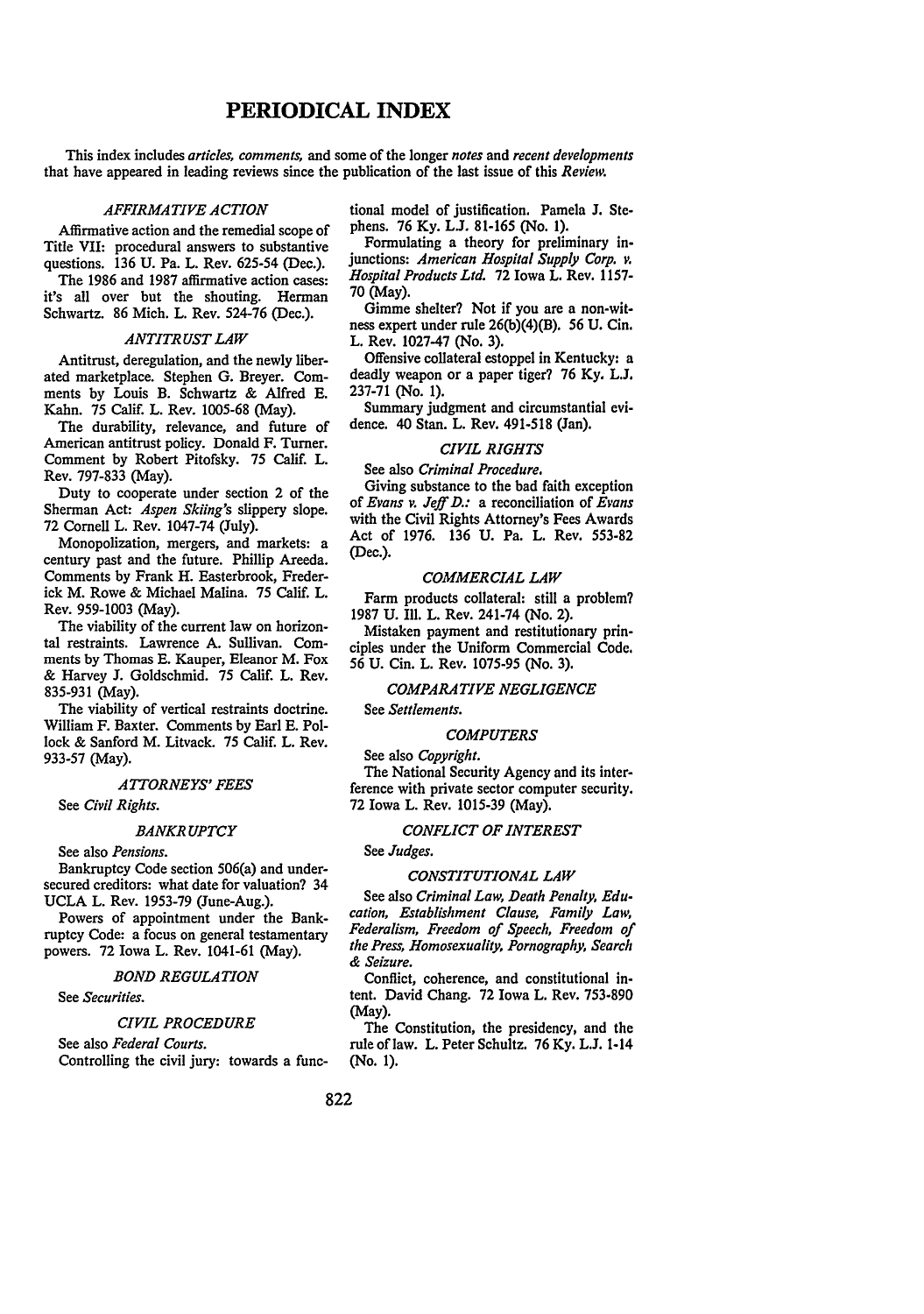Experimentation and the marketplace theory of the first amendment. Gary L. Francione. 136 U. Pa. L. Rev. 417-512 (Dec.).

The guarantee clause and state autonomy: federalism for a third century. Deborah Jones Merritt. 88 Colum. L. Rev. 1-78 (Jan.).

Honest differences in discerning the Constitution's meaning - the task of defining constitutional rights for persons who are retarded. Martha A. Field. 72 Iowa L. Rev. 1301-08 (July).

Mistakes about democracy and politics. Lane Davis. 72 Iowa L. Rev. 1315-17 (July).

Notes on a bicentennial Constitution: part II, antinomial choices and the role of the Supreme Court. William Van Alstyne. Comment by Henry Paul Monaghan. 72 Iowa L. Rev. 1281-99; 1309-13 (July).

Original understanding, legal realism, and the interpretation of "This Constitution." Robert N. Clinton. 72 Iowa L. Rev. 1177-279 (July).

Our forgotten Constitution: a bicentennial comment. Akhil Reed Amar. 97 Yale L.J. 281-98 (Dec.).

Philosophy, law, and politics. Gerald Dworkin. 72 Iowa L. Rev. 1355-58 (July).

The political economy of substantive due process. Herbert Hovenkamp. 40 Stan. L. Rev. 379-447 (Jan.).

Possession vs. distribution in the constitutional idea of property. Frank I. Michelman. 72 Iowa L. Rev. 1319-50 (July).

Principlist models in the analysis of constitutional and statutory texts. C. Edward Fletcher III. 72 Iowa L. Rev. 891-941 (May).

The recovery of opportunity costs as just compensation: a takings analysis of adequate protection. 81 Nw. U. L. Rev. 953-92 (Summer).

Rethinking harmless constitutional error. Tom Stacy & Kim Dayton. 88 Colum. L. Rev. 79-143 (Jan.).

The rhetoric, economics, and economic history of Michelman's "Republican Tradition": a commentary. Donald McCloskey. 72 Iowa L. Rev. 1351-53 (July).

Speculation and reality: the role of facts in judicial protection of fundamental rights. Rachael N. Pine. 136 U. Pa. L. Rev. 655-727 (Jan.).

## *CONTRACTS*

On the knowing inclusion of unenforceable contract and lease terms. Bailey Kuklin. 56 U. Cin. L. Rev. 845-918 (No. 3).

#### *COPYRIGHT*

Copyright, compromise, and legislative history. Jessica D. Litman. 72 Cornell L. Rev. 857-904 (July).

Design protection: an overview. Ralph S.

Brown. 34 UCLA L. Rev. 1341-404 (June-Aug.).

Silicon epics and binary bards: determining the proper scope of copyright protection for computer programs. Anthony L. Clapes, Patrick Lynch & Mark R. Steinberg. 34 UCLA L. Rev. 1493-594 (June-Aug.).

#### *CORPORATIONS*

Corporate mergers: redefining the role of target directors. Jennifer J. Johnson & Mary Siegel. 136 U. Pa. L. Rev. 315-416 (Dec.).

#### *CRIMINAL LAW*

See also *Death Penalty.* 

*Kuhlmann v. Wilson:* "passive" and "ac $tive$ " government informants  $-$  a problematic test. 72 Iowa L. Rev. 1423-41 (July).

Self-defense in Kentucky: a need for clarification or revision. William S. Cooper & Robert G. Lawson. 76 Ky. L.J. 167-99 (No. 1).

# *CRIMINAL PROCEDURE*

See also *International Law, Search* & *Seizure.* 

The *Alford* plea: a necessary but unpredictable tool for the criminal defendant. 72 Iowa L. Rev. 1063-89 (May).

Confessions compelled by mental illness: what's an insane person to do? 56 U. Cin. L. Rev. 1049-73 (No. 3).

Dialects and dominance: a study of rhetorical fields in the law of confessions. Richard K. Sherwin. 136 U. Pa. L. Rev. 729-849 (Jan.).

Limiting preventive detention through conditioned release: the unfulfilled promise of the 1982 Pretrial Services Act. 97 Yale L.J. 320- 40 (Dec.).

Releases, redress, and police misconduct: reflections on agreements to waive civil rights actions in exchange for dismissal of criminal charges. Seth F. Kreimer. 136 U. Pa. L. Rev. 851-940 (Jan.).

Retroactive application of constitutional rules regarding criminal procedure. 56 U. Cin. L. Rev. 1097-114 (No. 3).

The societal costs of the exclusionary rule revisited. Peter F. Nardu!li. 1987 U. Ill. L. Rev. 223-39 (No. 2).

# *DEATH PENALTY*

*Ford v. Wainwright:* a coda in the executioner's song. 72 Iowa L. Rev. 1461-82 (July).

*Lockhart v. McCree:* death qualification as a determinant of the impartiality and representativeness of a jury in death penalty cases. 72 Cornell L. Rev. 1075-113 (July).

#### *DISCRIMINATION*

See also *Affirmative Action, Equal Protection.* 

The efficiency and the efficacy of Title VII.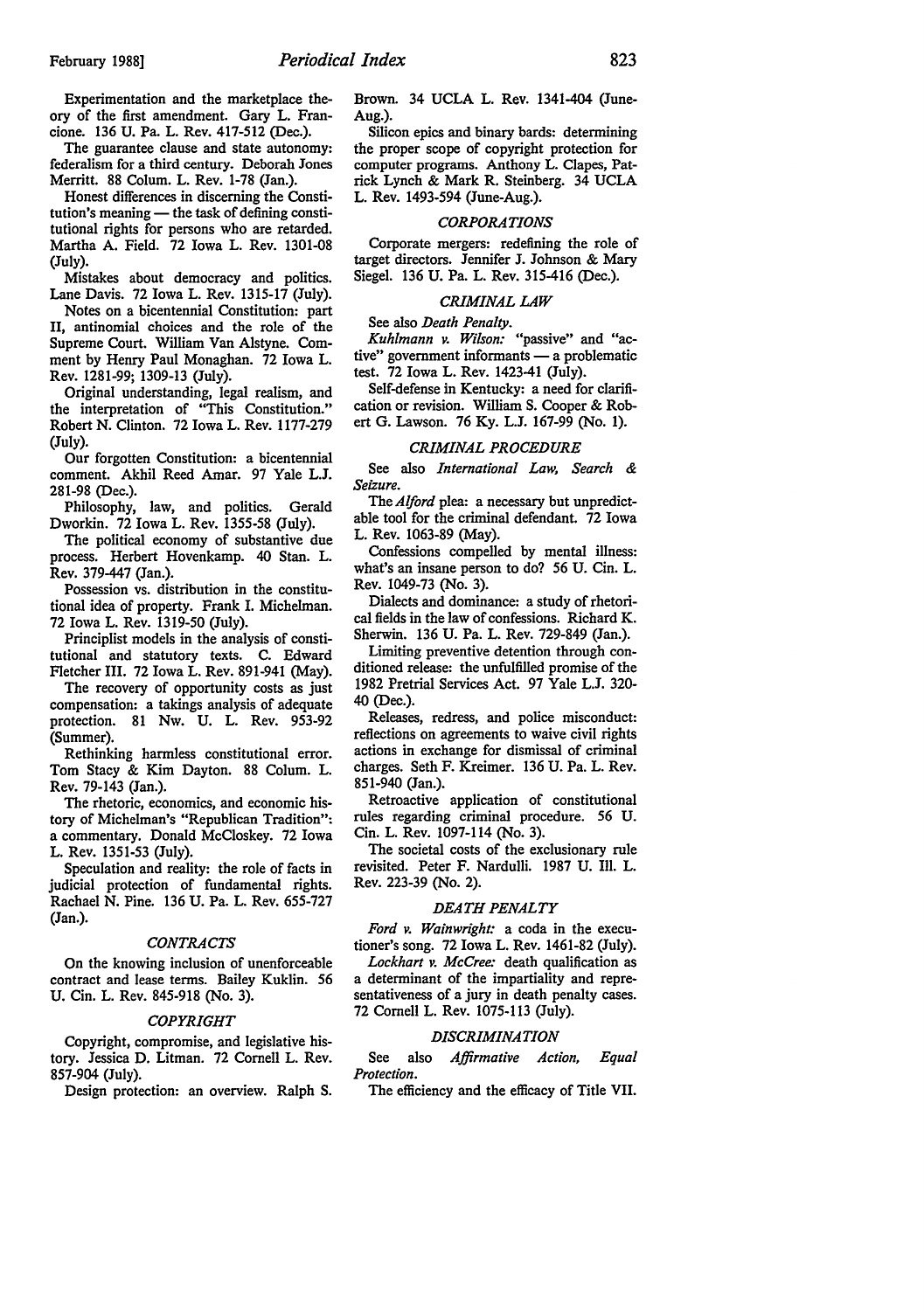Richard A. Posner. Reply by John J. Donohue III. 136 U. Pa. L. Rev. 513-51 (Dec.).

Help wanted: an expansive definition of constructive discharge under Title VII. 136 U. Pa. L. Rev. 941-69 (Jan.).

Protection of AIDS victims from employment discrimination under the Rehabilitation Act. 1987 U. Ill. L. Rev. 355-78 (No. 2).

#### *DIVORCE AND SEPARATION*

See also *Pensions.* 

Is divorce mediation the practice of law? A matter of perspective. 75 Calif. L. Rev. 1093- 155 (May).

# *DUE PROCESS OF LAW*

See *Constitutional Law, Homosexuality.* 

# *ECONOMICS*

See *Discrimination.* 

#### *EDUCATION*

Student fees in public schools: defining the scope of education. 72 Iowa L. Rev. 1401-21 (July).

### *EMPLOYMENT*

See *Discrimination, Trade Secrets.* 

#### *ENVIRONMENTAL LAW*

See also *Indians.* 

Superfund settlements: the failed promise of the 1986 amendments. 74 Va. L. Rev. 123- 57 (Feb.).

#### *EQUAL PROTECTION*

*Batson v. Kentucky:* a half step in the right direction (racial discrimination and peremptory challenges under the heavier confines of equal protection). 72 Cornell L. Rev. 1026-46 (July).

#### *ESTABLISHMENT CLAUSE*

The establishment clause in the Supreme Court: rethinking the Court's approach. Gary J. Simson. 72 Cornell L. Rev. 905-35 (July).

#### *EVIDENCE*

See also *Criminal Procedure.* 

The attorney-client privilege in congressional investigations. 88 Colum. L. Rev. 145- 72 (Jan.).

#### *FAMILY LAW*

"Face  $-$  to television screen  $-$  to face": testimony by closed-circuit television in cases of alleged child abuse and the confrontation right. 76 Ky. L.J. 273-99 (No. 1).

#### *FEDERAL COURTS*

See also *Judges.*  Federal common law power to remand a properly removed case. 136 U. Pa. L. Rev. 583-624 (Dec.).

# *FEDERALISM*

#### See also *Constitutional Law.*

The militia clauses of the Constitution and the national guard. Alan Hirsch. 56 U. Cin. L. Rev. 919-69 (No. 3).

# *FEMINISM*

See *Taxation.* 

#### *FOREIGN RELATIONS*

Ex-head of state immunity: a proposed statutory tool of foreign policy. 97 Yale L.J. 299- 319 (Dec.).

# *FREEDOM OF INFORMATION*

Threshold requirements for the FBI under exemption 7 of the Freedom of Information Act. 86 Mich. L. Rev. 620-45 (Dec.).

# *FREEDOM OF SPEECH*

Between governance and management: the history and theory of the public forum. Robert C. Post. 34 UCLA L. Rev. 1713-835 (June-Aug.).

Constitutional libel law: a role of content. Marc A. Franklin. 34 UCLA L. Rev. 1657-85 (June-Aug.).

*Falwell v. Flynt:* intentional infliction of emotional distress as a threat to free speech. 81 Nw. U. L. Rev. 993-1025 (Summer).

Flowcharting the first amendment. Fred C. Zacharias. 72 Cornell L. Rev. 936-1024 (July).

Freedom of speech protection of door-todoor religious or charitable solicitation. 56 U. Cin. L. Rev. 1115-39 (No. 3).

A look back at *Cohen v. California.* William Cohen. 34 UCLA L. Rev. 1595-614 (June-Aug.).

National security: muting the "vital criticism." Anthony Lewis. 34 UCLA L. Rev. 1687-702 (June-Aug.).

The perils of positive thinking: constitutional interpretation and negative first amendment theory. Ronald A. Cass. 34 UCLA L. Rev. 1405-91 (June-Aug.).

Practical reason and the first amendment. Daniel A. Farber & Philip P. Frickey. 34 UCLA L. Rev. 1615-56 (June-Aug.).

A theory of free speech. David A.J. Richards. 34 UCLA L. Rev. 1837-903 (June-Aug.).

When the first amendment is not preferred: the military and other "special contexts." C. Thomas Dienes. 56 U. Cin. L. Rev. 779-843 (No. 3).

# *FREEDOM OF THE PRESS*

The demise of the fairness doctrine: a con-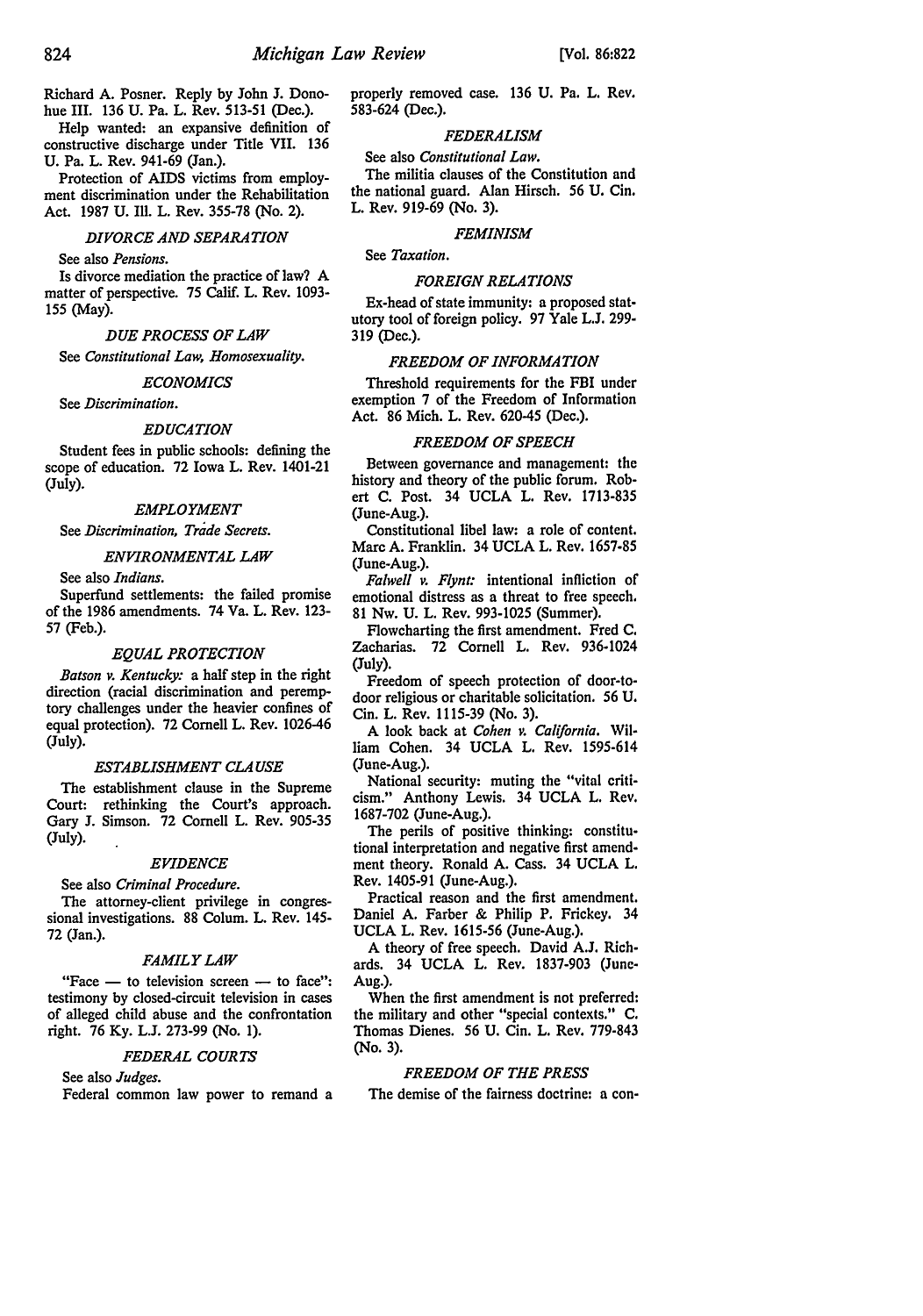stitutional reevaluation of content-based broadcasting regulations. 56 U. Cin. L. Rev. 999-1026 (No. 3).

Political agnosticism, editorial freedom, and government neutrality toward the press. Observations on *Minneapolis Star* & *Tribune Co. v. Minnesota Commissioner of Revenue.* Randall P. Bezanson. 72 Iowa L. Rev. 1359-75 (July).

# *HOMOSEXUALITY*

*Bowers v. Hardwick:* the right of privacy and the question of intimate relations. 72 Iowa L. Rev. 1443-60 (July).

Sodomy statutes, the ninth amendment, and the aftermath of *Bowers v. Hardwick.* 76 Ky. L.J. 301-24 (No. 1).

#### *HOUSING*

Section 1983 and the Brooke Amendment to the 1937 Housing Act. 56 U. Cin. L. Rev. 1141-63 (No. 3).

#### *INDIANS*

Regulatory jurisdiction over non-Indian hazardous waste in Indian country. 72 Iowa L. Rev. 1091-116 (May).

*South Carolina v. Catawba Indian Tribe:*  terminating federal protection with "plain" statements. 72 Iowa L. Rev. 1117-46 (May).

Tribal sovereign immunity: searching for sensible limits. 88 Colum. L. Rev. 173-93 (Jan.).

#### *INTELLECTUAL PROPERTY*

Melville B. Nimmer and the right of publicity: a tribute. J. Thomas McCarthy. 34 UCLA L. Rev. 1703-12 (June-Aug.).

Proprietary rights and the norms of science in biotechnology research. Rebecca S. Eisenberg. 97 Yale L.J. 177-231 (Dec.).

#### *INTERNATIONAL LAW*

A recommended approach to bail in international extradition cases. 86 Mich. L. Rev. 599-619 (Dec.).

#### *JUDGES*

Disqualifying elected judges from cases involving campaign contributors. 40 Stan. L. Rev. 449-90 (Jan.).

Judicial misconduct and politics in the federal system: a proposal for revising the Judicial Councils Act. 75 Calif. L. Rev. 1071-92 (May).

#### *JURIES*

See *Civil Procedure, Death Penalty, Equal Protection.* 

#### *JURISPRUDENCE*

The anti-judge: William 0. Douglas and

the ambiguities of individuality. G. Edward White. 74 Va. L. Rev. 17-86 (Feb.).

Law and enchantment: the place of belief. Joseph Vining. 86 Mich. L. Rev. 577-97 (Dec.).

#### *LABOR LAW*

The exclusive jurisdiction of the NLRB as a limitation on the application of RICO to labor disputes. 76 Ky. L.J. 201-36 (No. 1).

The GM-UAW Saturn Agreement: a new approach to premature recognition. 74 Va. L. Rev. 89-122 (Feb.).

## *MEDIATION*

See *Divorce* & *Separation.* 

#### *NATIONAL SECURITY*

See *Computers.* 

#### *PARTNERSHIPS*

See *Taxation.* 

# *PATENTS*

See *Copyright.* 

## *PENSIONS*

Pension awards in divorce and bankruptcy. 88 Colum. L. Rev. 194-211 (Jan.).

#### *PHILOSOPHY OF LAW*

See *Constitutional Law, Social Theory.* 

# *PORNOGRAPHY*

 $Stanlev + Ferber = the$  *constitutional* crime of at-home child pornography possession. Josephine R. Potuto. 76 Ky. L.J. 15-80 (No. 1).

#### *PROPERTY*

See *Constitutional Law.* 

#### *REPRODUCTIVE TECHNOLOGY*

Model human reproductive technologies and surrogacy act. 72 Iowa L. Rev. 943-1013 (May).

#### *SCIENCE*

See *Constitutional Law, Intellectual Property.* 

#### *SEARCH AND SEIZURE*

See also *Criminal Procedure.*  School drug tests: a fourth amendment per-

spective. 1987 U. Ill. L. Rev. 275-310 (No. 2).

*United States v. Leon* and *Illinois v. Gates:* a call for state courts to develop state constitutional law. 1987 U. Ill. L. Rev. 311-53 (No. 2).

#### *SECURITIES*

Contractual shifting of defense costs in private offering securities litigation. 136 U. Pa. L. Rev. 971-1003 (Jan.).